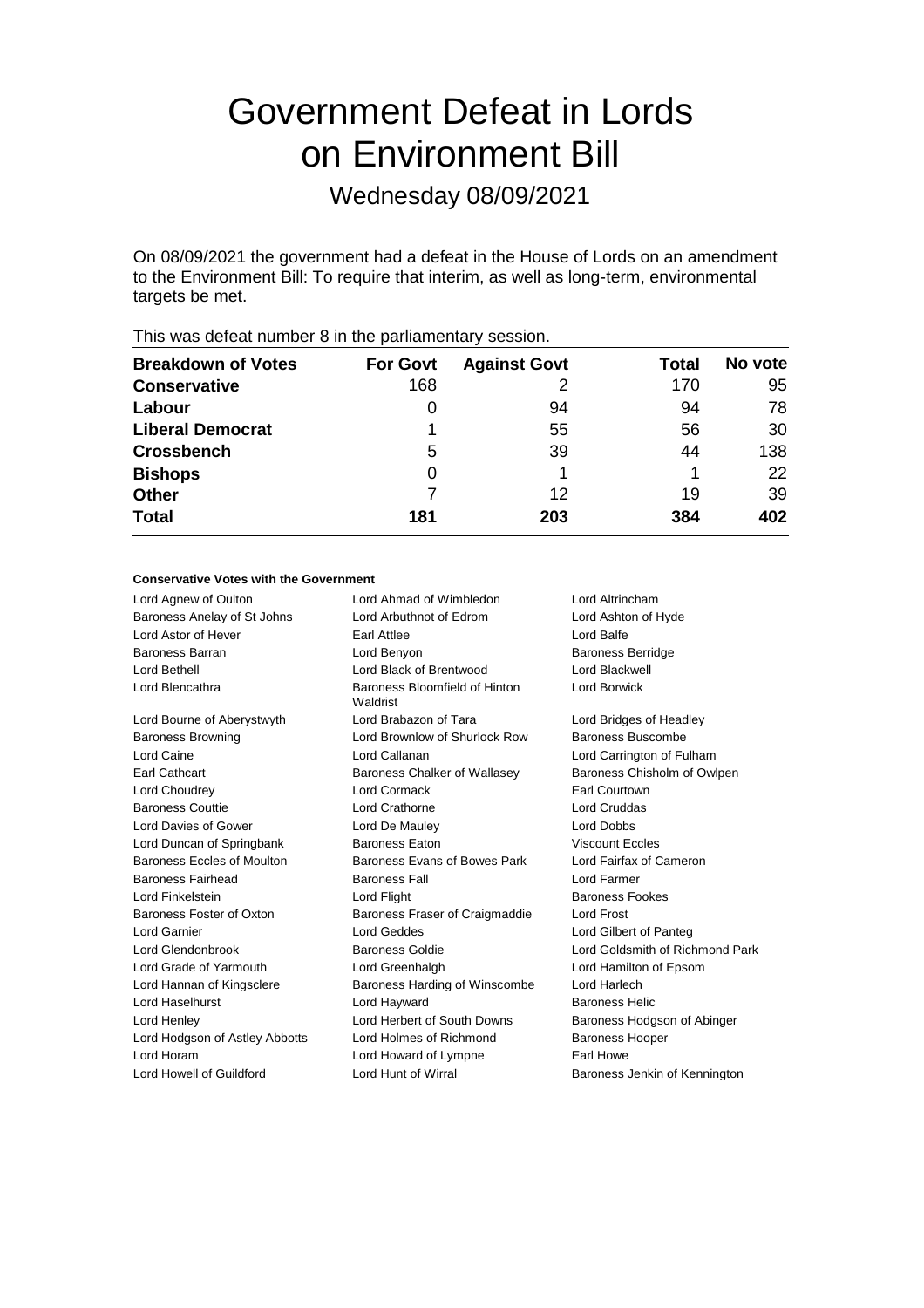Lord King of Bridgwater Lord Kirkham Lord Kirkhope of Harrogate Lord Lamont of Lerwick Lord Lancaster of Kimbolton Earl Leicester Lord Leigh of Hurley **Lord Lexden** Lord Lexden Lord Lilley Earl Lindsay **Lord Lingfield** Lord Lingfield **Lord Lingfield** Lord Lucas Lord Mackay of Clashfern Baroness Manzoor Lord Marland Lord McColl of Dulwich Lord McLoughlin Baroness Meyer Baroness Mobarik Duke of Montrose Baroness Morgan of Cotes Baroness Morrissey **Lord Moylan** Lord Moynihan Lord Moynihan Lord Naseby **Baroness Neville-Rolfe** Baroness Newlove Baroness Nicholson of Winterbourne Baroness Noakes Lord Northbrook Lord Norton of Louth Lord O'Shaughnessy Lord Parkinson of Whitley Bay Lord Pickles Baroness Pidding Lord Popat Lord Porter of Spalding **Lord Price** Lord Price **Lord Reay** Baroness Redfern Viscount Ridley Correct Lord Risby Lord Robathan Baroness Rock Baroness Sanderson of Welton Lord Sandhurst Lord Sarfraz Lord Sassoon Baroness Sater **Baroness Scott of Bybrook** Baroness Seccombe Baroness Shackleton of Belgravia Lord Sharpe of Epsom Lord Sheikh Baroness Shephard of Northwold Lord Sherbourne of Didsbury Lord Shinkwin Earl Shrewsbury **Example 20** Lord Smith of Hindhead Baroness Stedman-Scott Lord Sterling of Plaistow Lord Stewart of Dirleton Baroness Stowell of Beeston Lord Strathclyde **Baroness Stroud** Baroness Stroud Baroness Sugg Lord Suri Lord Taylor of Holbeach Lord Tebbit Lord Trefgarne Viscount Trenchard Lord True Lord Tugendhat Lord Udny-Lister Baroness Vere of Norbiton Baroness Verma Lord Wakeham Baroness Warsi Lord Wei **Lord Wharton of Yarm** Cord Whitby Baroness Williams of Trafford Lord Young of Cookham Viscount Younger of Leckie

Lord Jopling Lord Kamall Lord Keen of Elie

### **Conservative Votes against the Government**

Earl Caithness Lord Deben

## **Labour Votes with the Government**

# **Labour Votes against the Government**<br>Baroness Adams of Craigielea Lord Adonis

Baroness Armstrong of Hill Top Lord Bach Lord Bach Lord Bassam of Brighton Baroness Blake of Leeds **Baroness Blower** Baroness Blower **Lord Blunkett** Lord Boateng Lord Bradley Lord Brooke of Alverthorpe Lord Browne of Ladyton **Baroness Bryan of Partick** Lord Campbell-Savours Lord Carter of Coles **Baroness Chakrabarti** Baroness Chapman of Darlington Lord Clark of Windermere Lord Coaker Lord Collins of Highbury Baroness Crawley Lord Cunningham of Felling Lord Davies of Brixton Baroness Donaghy **Baroness Drake** Lord Dubs Lord Elder Lord Faulkner of Worcester Lord Foulkes of Cumnock Baroness Golding Lord Grantchester Lord Griffiths of Burry Port Lord Grocott Viscount Hanworth Lord Harris of Haringey Lord Haskel Lord Haworth Baroness Hayman of Ullock Baroness Hayter of Kentish Town Baroness Healy of Primrose Hill Lord Hendy Baroness Henig Baroness Hilton of Eggardon Lord Hollick Lord Hunt of Kings Heath **Lord Jones** Baroness Jones of Whitchurch Baroness Jones of Whitchurch Lord Jordan Lord Kennedy of Southwark Lord Khan of Burnley Lord Knight of Weymouth Baroness Lawrence of Clarendon Lord Layard Lord Lipsey **Baroness Massey of Darwen** Lord McAvoy Lord McConnell of Glenscorrodale Baroness McIntosh of Hudnall Lord McKenzie of Luton

Baroness Adams of Craigielea Lord Adonis **Lord Anderson of Swansea** Lord McNicol of West Kilbride Baroness Merron Baroness Morris of Yardley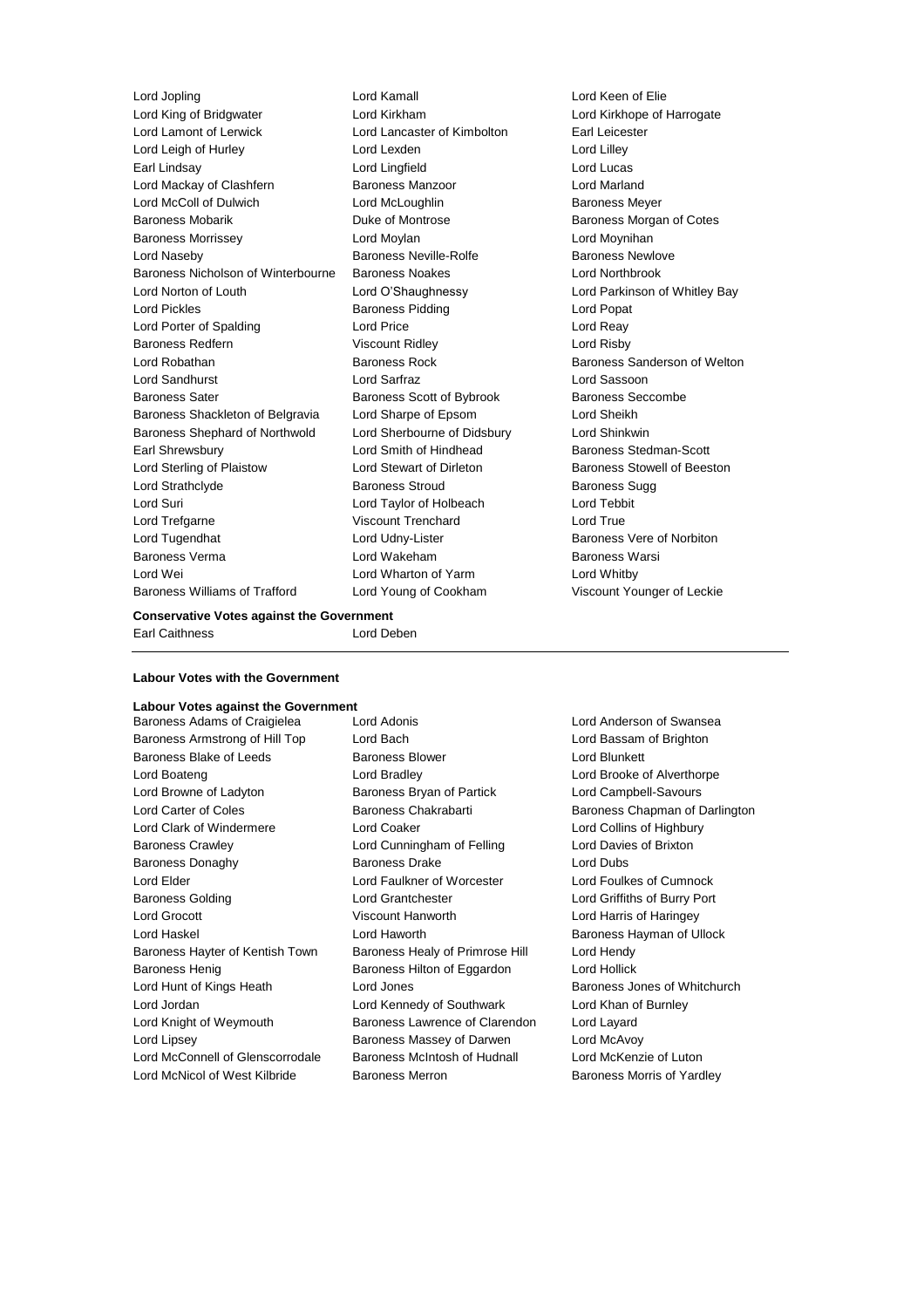Lord Pendry Lord Ponsonby of Shulbrede Baroness Primarolo Baroness Prosser **Example 2** Lord Puttnam **Baroness Quin**<br>Baroness Rebuck **Baroness Cuin Contract Contract Contract Contract Contract Contract Contract Contract Contract** Lord Rosser Baroness Royall of Blaisdon Baroness Sherlock Lord Sikka Baroness Smith of Basildon Lord Snape Viscount Stansgate **Baroness Taylor of Bolton** Baroness Thornton Lord Touhig Lord Triesman Lord Tunnicliffe Baroness Warwick of Undercliffe Lord Watson of Invergowrie Lord Watts Lord West of Spithead **Baroness Wheeler** Baroness Wheeler **Baroness Whitaker** Baroness Whitaker<br>
Lord Whitty **Baroness Young of Antield** Baroness Young of Lord Whitty Lord Wood of Anfield Baroness Young of Old Scone Lord Young of Norwood Green

Lord Robertson of Port Ellen

# **Liberal Democrat Votes with the Government**

Lord Roberts of Llandudno

# **Liberal Democrat Votes against the Government**

Baroness Brinton Lord Burnett Baroness Burt of Solihull Lord Campbell of Pittenweem Lord Chidgey Lord Clement-Jones Lord Dholakia Baroness Featherstone Lord Foster of Bath Lord Fox **Baroness Garden of Frognal** Lord German Lord German Earl Glasgow **Baroness Grender** Baroness Hamwee Baroness Hamwee Baroness Harris of Richmond Baroness Humphreys Baroness Hussein-Ece Baroness Janke **Baroness Jolly** Baroness Jolly **Baroness Kramer** Lord Newby Lord Oates Lord Paddick Baroness Parminter Baroness Pinnock Lord Purvis of Tweed Baroness Randerson Lord Razzall Lord Redesdale Lord Rennard **Lord Scriven** Baroness Sheehan Lord Shipley Baroness Smith of Newnham Lord Stoneham of Droxford Lord Storey Lord Strasburger Lord Taverne Baroness Thornhill **Same School Control Viscount Thurso** Control Lord Tope Lord Tyler **Lord Wallace of Saltaire Baroness Walmsley** Lord Willis of Knaresborough

Lord Addington **Lord Allan of Hallam** Baroness Bakewell of Hardington Mandeville Baroness Barker Lord Beith Baroness Bowles of Berkhamsted Lord Teverson **Lord Thomas of Gresford** Baroness Thomas of Winchester

# **Crossbench Votes with the Government**

Lord Pannick Lord Stirrup

Lord Carrington **Baroness O'Loan** 

## **Crossbench Votes against the Government**

Lord Aberdare **Lord Alton of Liverpool** Baroness Boycott Lord Brown of Eaton-under-Heywood Baroness Brown of Cambridge Baroness Bull Earl Clancarty Viscount Colville of Culross Earl Courtenay of Devon Lord Craig of Radley Viscount Craigavon Lord Curry of Kirkharle Baroness D'Souza **Baroness Finlay of Llandaff** Lord Geidt Lord Greenway Baroness Grey-Thompson Lord Hannay of Chiswick Lord Harries of Pentregarth Baroness Hayman Lord Hope of Craighead Lord Kakkar Lord Kilclooney Earl Kinnoull Lord Krebs Lord Londesborough Lord Loomba Lord Low of Dalston **Earl Lytton** Earl Lytton **Earl Lytton** Baroness Masham of Ilton Baroness Meacher **Baroness Prashar** Baroness Prashar Lord Ravensdale Lord Rowe-Beddoe **Lord Thomas of Cwmgiedd** Baroness Watkins of Tavistock Viscount Waverley **National State Outer Duke of Wellington** Baroness Wheatcroft

**Bishop Votes with the Government**